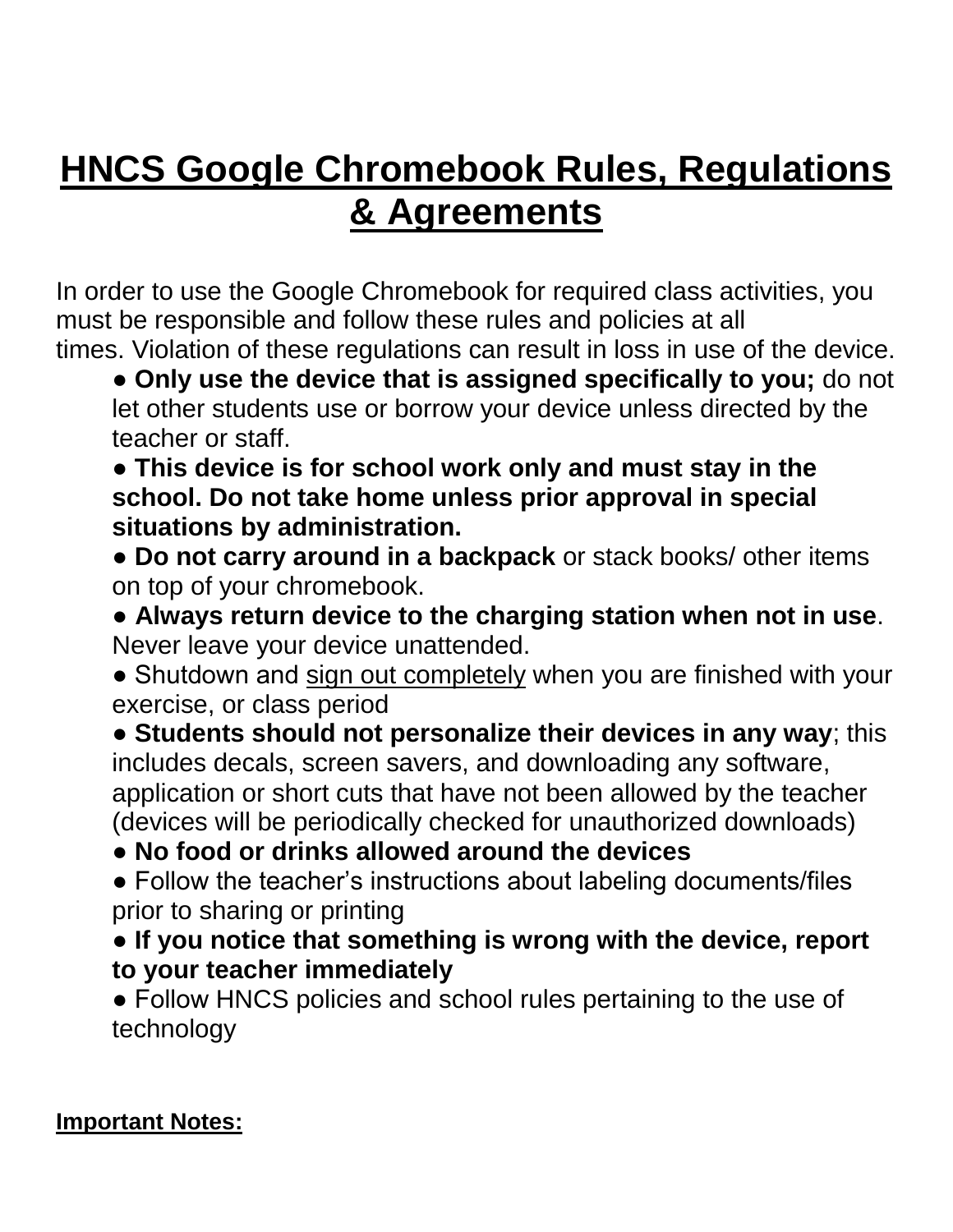- **Do Not Force** anything into the ports and slots on the side of the Chromebook
- **Do Not Jerk, drop or slam closed** the cover of the laptop computer
- DO NOT carry your Chromebook by the screen. Carry/hold your Chromebook like a book when closed, or securely by the base when open
- DO NOT put the Chromebook on the floor or on any unstable surface
- DO NOT leave your Chromebook unattended
- DO NOT drop the Chromebook or mistreat it

### **Students must:**

1. Respect and protect their own privacy and the privacy of others

○ **Use only your assigned h-nschool domain account**

○ **Keep your passwords secret**

○ Keep personal information such as: name, address, phone number, etc., offline

- 2. Respect and protect your school's electronic resources
	- Observe all network security practices

○ Treat equipment with care, report any damages, security risks or violations immediately

- 3. Respect and protect the copyrighted/intellectual property of others
	- Cite all sources appropriately
	- Follow all copyright laws
	- Use electronic communication devices appropriately to assure academic integrity, cheating will result in loss of privileges
- 4. Respect and practice the principles of community
	- **h-nschool email can only be used for schoolwork**

○ **Use electronic devices for schoolwork only,** no games or just surfing the web.

○ Communicate only in ways that are kind, responsible, respectful and lawful

#### **Software:**

a. Google Apps for Education

• Chromebooks seamlessly integrate with the Google Apps for Education suite of productivity and collaboration tools designed for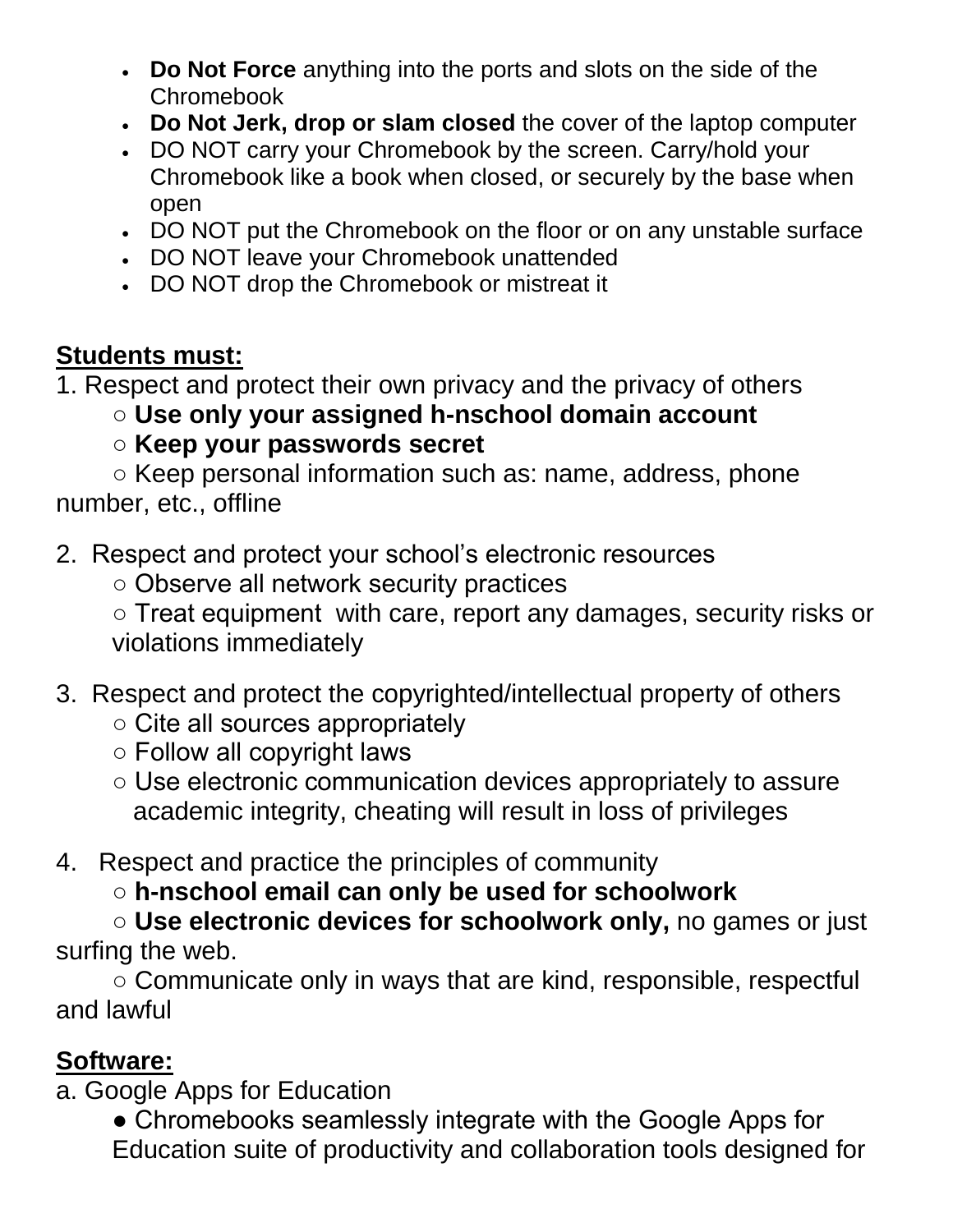educational institutions. **This suite includes Google Docs (word processing), Spreadsheets, Presentations, Drawings, and Forms**

• All work is stored in the cloud and is accessible using the hnschool.com student's account 24/7 from any internet connected computer

b. Chrome Web Apps and Extensions

● Students are **not** allowed to install Chrome web apps and extensions from the Chrome Web Store without permission or approval

● Inappropriate material or use will result in loss of chromebook use privileges.

## **E-mail Usage:**

• The primary purpose of the HNCS G-mail student electronic mail system is for students to communicate with their teacher(s), school staff, and fellow students to collaborate on school activities

• Students are responsible for good behavior while using school email, just as they are in a classroom or school hallway

● Access to e-mail is given to students who agree to act in a considerate and responsible manner; access is a privilege – not a right and will be suspended for improper use

● Students are responsible for messages sent from their accounts, they should not share their passwords

• Students should not give out personal information over email, including home telephone numbers or home addresses

● Students will not use email to bully, harass, or threaten other students or individuals

• Students will report any unusual activities such as "spam" communications, obscene email, or unauthorized communication by adults to the teacher or school's technology specialist

● Students will not use email to send chain letters, viruses, or hoaxes to other students or staff

• Email accounts are filtered; messages containing inappropriate language or content will be flagged

• Student email is provided by the district and is district property; HNCS reserves the right to archive, monitor and review all use of its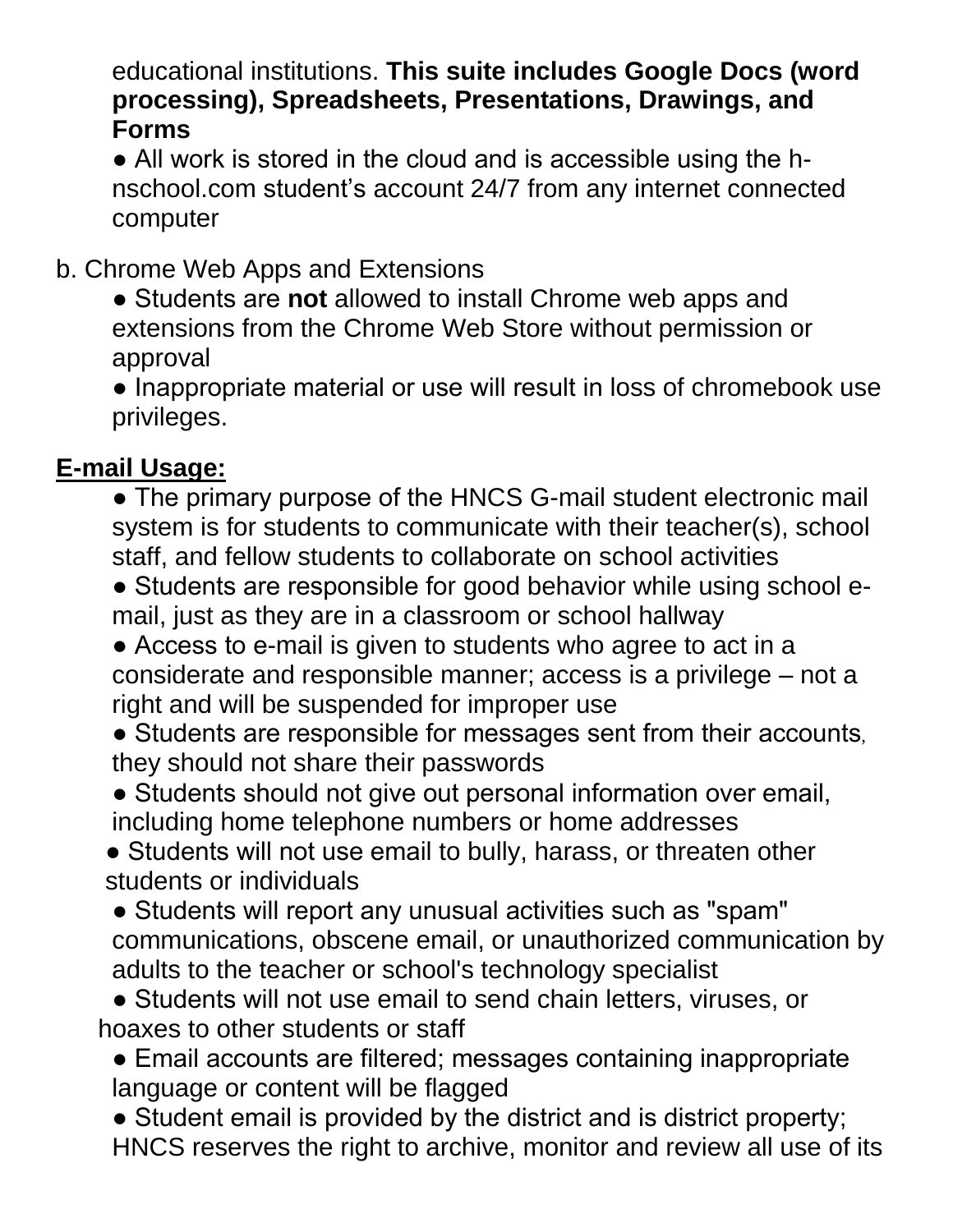email system, and users should not have any expectation of privacy in any electronic message created, sent or received on the District's email system.

● Student email accounts will be removed from the system after: high school graduation, leaving the school district, or disciplinary actions; if necessary, HNCS , at its discretion, may close accounts at any time

#### **Cyber Bullying:**

Cyber Bullying is bullying which is carried out through an online service such as email, chat room, discussion group or instant messaging; or through mobile phone technologies such as short message services (SMS). It may also include inappropriate use or distribution of images, videos or audios of another person. Any form of cyber bullying **will not be tolerated** under any circumstances. If a student accidentally accesses inappropriate content, they should move on without drawing unnecessary attention, and inform your teacher quietly if needed. Students should not access chat-rooms or social networking sites that are not moderated or approved by the District, and should never give out any personal details over the Internet.

#### **No Expectation of Privacy:**

Students have no expectation of confidentiality or privacy with respect to usage of any district technology. The District may, without prior notice or consent, log, supervise, access, view, monitor, and record use of student technology at any time for any reasons related to the operation of the District.

## **Content Filter:**

The district utilizes an Internet content filter that is in compliance with the federally mandated Children's Internet Protection Act (CIPA). All Chromebooks will have all Internet activity filtered and monitored by the district.

## **Appropriate Uses and Digital Citizenship:**

While working in a digital and collaborative environment, students should always conduct themselves as good citizens by adhering to the following: